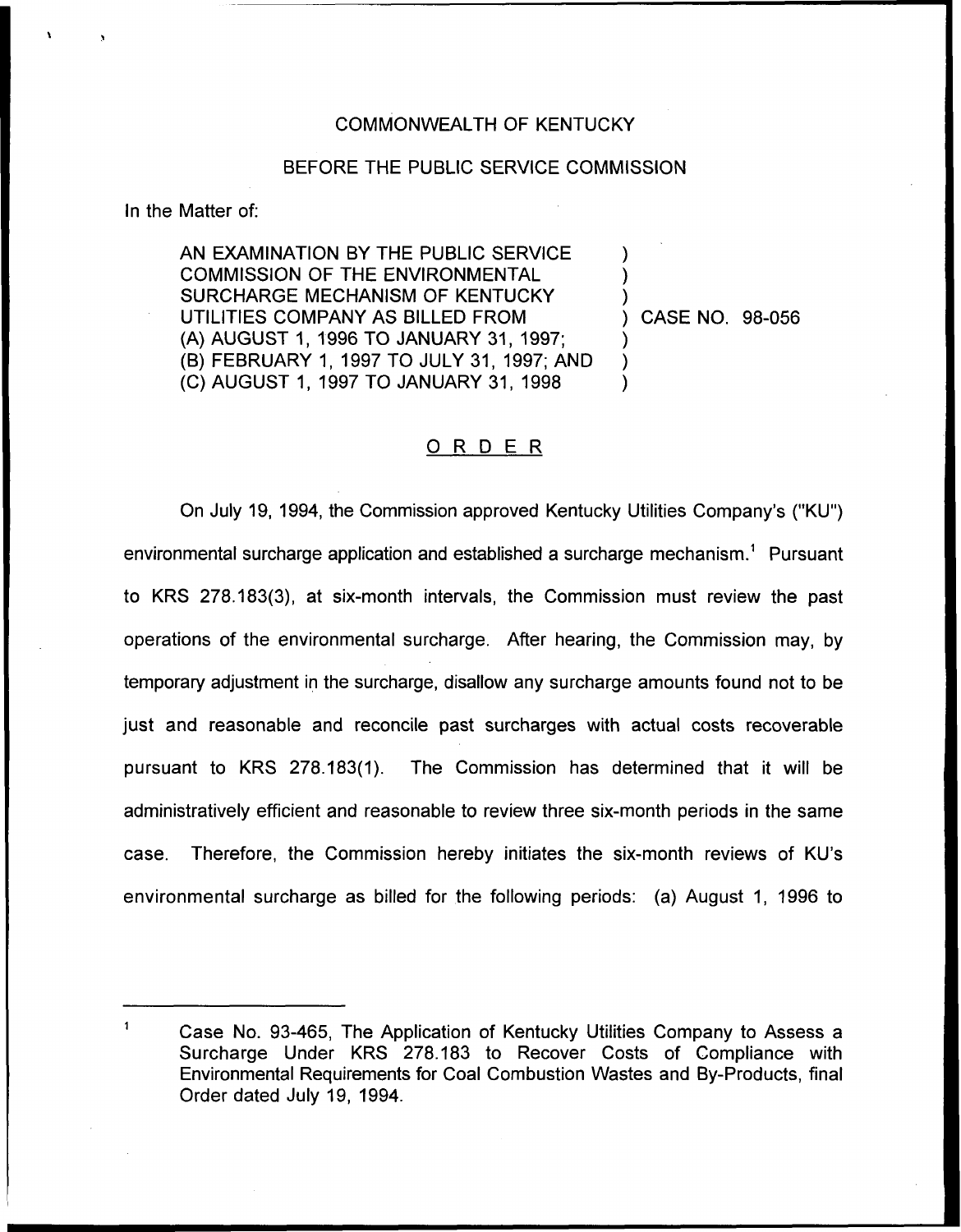January 31, 1997; (b) February 1, 1997 to July 31, 1997; and (c) August 1, 1997 to January 31, 1998.<sup>2</sup>

anticipation that those parties to KU's first two-year review will desire to participate in this proceeding, the Attorney General's office ("AG"), Lexington-Fayette Urban County Government ("LFUCG"), and the Kentucky Industrial Utility Customers ("KIUC") will be deemed parties to this proceeding. Since each of the three periods under review in this proceeding may have resulted in over- or under-recoveries, the Commission will entertain proposals to adopt one adjustment factor to net all over- or under-recoveries.

IT IS THEREFORE ORDERED that:

1. The procedural schedule set forth in Appendix A, attached hereto and incorporated herein, shall be followed in this proceeding.

2. KU shall appear at the Commission's offices on the date set forth in Appendix A, to submit itself to examination on the application of its environmental surcharge as billed to consumers from (a) August 1, 1996 through January 31, 1997; (b) February 1, 1997 through July 31, 1997; and (c) August 1, 1997 through January 31, 1998.

 $\overline{2}$ Since KU's surcharge is billed on a two-month lag, the amounts billed from August 1996 through January 1997 are based on costs incurred from June 1996 through November 1996; amounts billed from February 1997 through July 1997 are based on costs incurred from December 1996 through May 1997; and amounts billed from August 1997 through January 1998 are based on costs incurred from June 1997 through November 1997.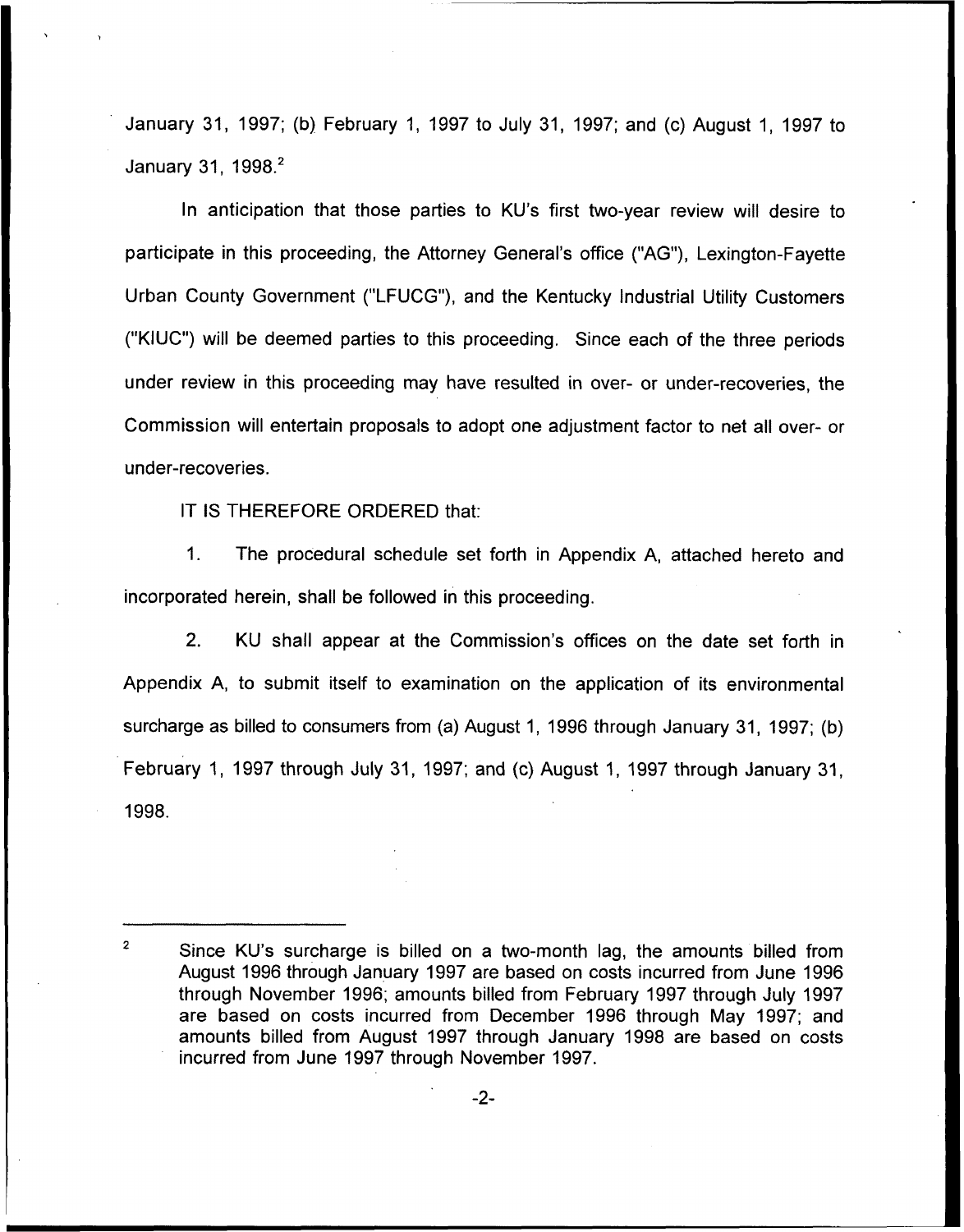3. KU shall give notice of the hearing in accordance with the provisions of 807 KAR 5:011, Section 8(5). At the time publication is requested, KU shall forward a duplicate of the notice and request to the Commission.

4. KU shall by the date set forth in Appendix A, file the information requested in Appendix B, attached hereto and incorporated herein, along with its prepared direct testimony in support of the reasonableness of the application of its environmental surcharge mechanism during the three periods under review.

5. All requests for information and responses thereto shall be appropriately indexed, All responses shall include the name of the witness who will be responsible for responding to questions related to the information, with copies to all parties of record and an original and 10 copies to the Commission.

6, The AG, LFUCG, and KIUC are granted full intervention in this proceeding.

7. KU's monthly environmental surcharge reports and supporting data for the review periods shall be incorporated by reference into the record of this case.

Done at Frankfort, Kentucky, this 30th day of January, 1998.

## PUBLIC SERVICE COMMISSION

 $160$  for Chairma<sub>í</sub>

Vice Chairman

Commissioner

Executive Director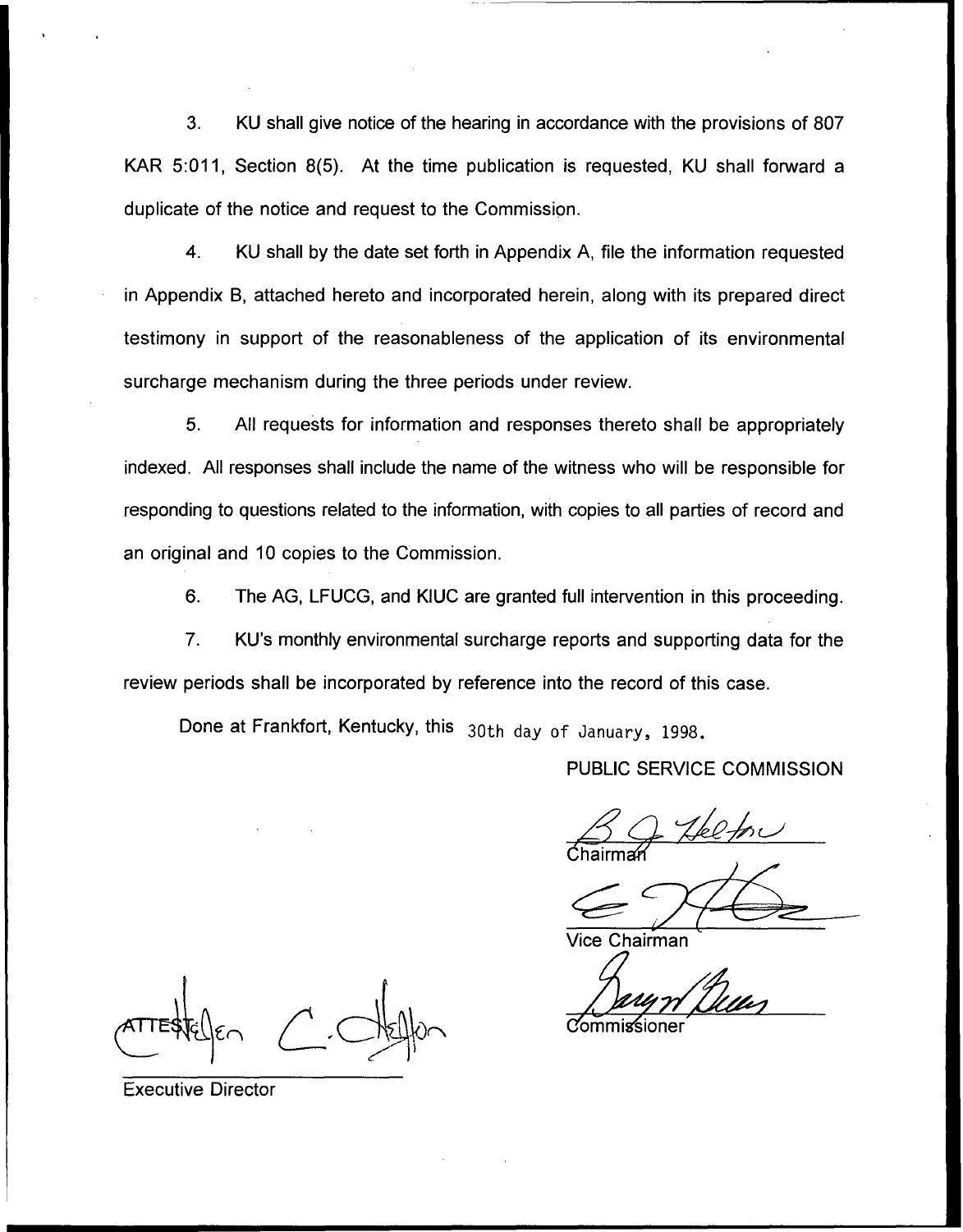# APPENDIX A

# APPENDIX TO AN ORDER OF THE KENTUCKY PUBLIC SERVICE COMMISSION IN CASE NO. 98-056 DATED JANUARY 30, 1998

| KU shall file responses to the information request in                                                                                                                                                                  |  |
|------------------------------------------------------------------------------------------------------------------------------------------------------------------------------------------------------------------------|--|
| All additional requests for information to KU shall be                                                                                                                                                                 |  |
| KU shall file responses to additional requests for                                                                                                                                                                     |  |
| Intervenor testimony, if any, in verified prepared form<br>shall be filed no later than with the contract the contract of the contract of the shall be filed no later than                                             |  |
| All requests for information to Intervenors shall be                                                                                                                                                                   |  |
| Intervenors shall file responses to requests for                                                                                                                                                                       |  |
|                                                                                                                                                                                                                        |  |
| Public Hearing is to begin at 9:00 a.m., Eastern<br>Daylight Time, in Hearing Room 1 of the Commission's<br>offices at 730 Schenkel Lane, Frankfort, Kentucky,<br>for the purpose of cross-examination of witnesses of |  |
| KU and Intervenors (and all contracts of the contracts of the contracts of the contracts of the contracts of t                                                                                                         |  |
|                                                                                                                                                                                                                        |  |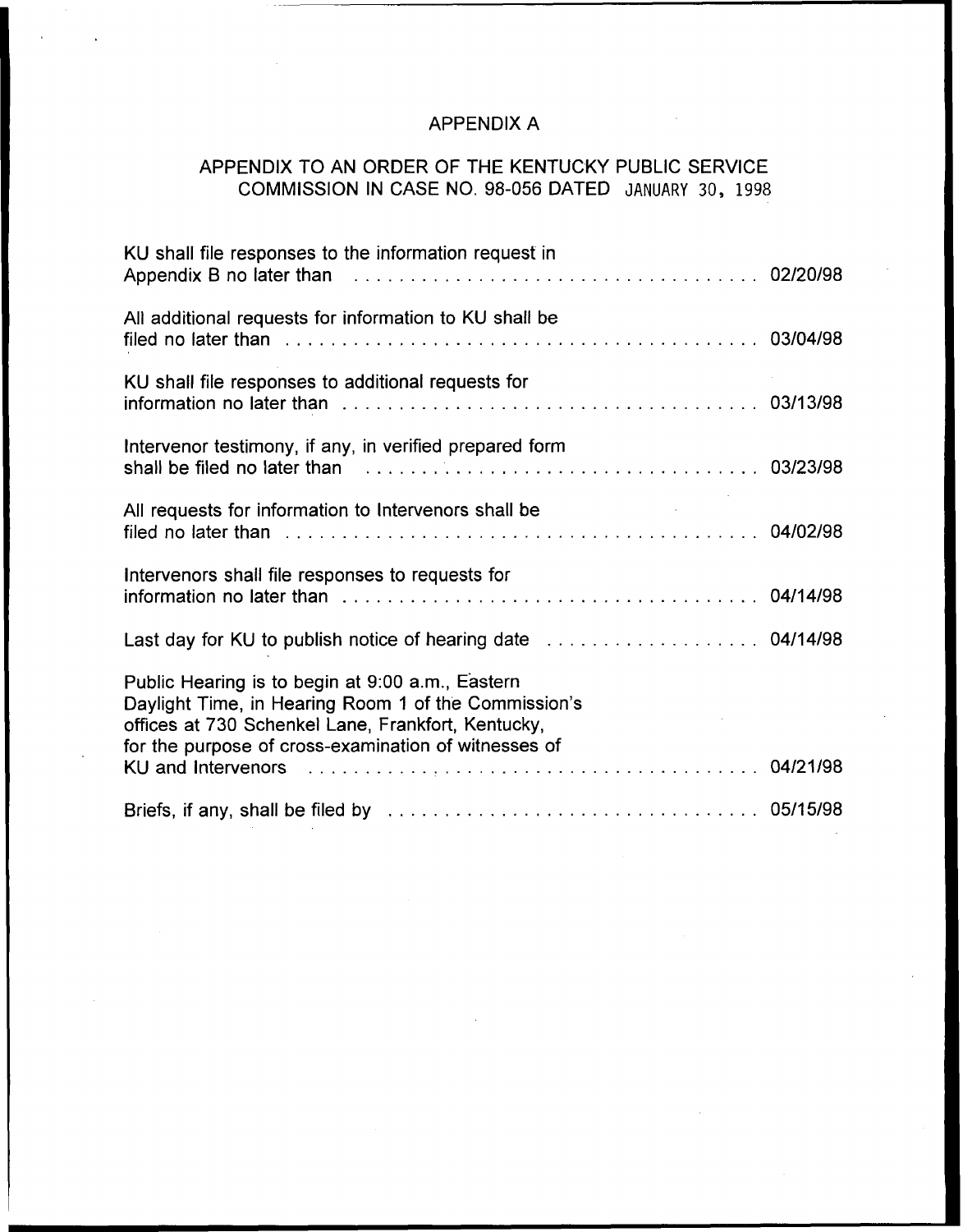#### APPENDIX B

# APPENDIX TO AN ORDER OF THE KENTUCKY PUBLIC SERVICE COMMISSION IN CASE NO. 98-056 DATED JANUARY 30, 1998

#### INITIAL INFORMATION REQUEST

# Billing Period August 1, 1996 through January 31, 1997

1. Prepare ES Forms 4.0, 4.1, and 4.2 as identified in Appendix B to the July 19, 1994 Order in Case No. 93-465, reflecting the format modifications ordered in Case Nos. 96-196<sup>1</sup> and 96-605,<sup>2</sup> for the billing period August 1, 1996 through January 31, 1997. The amounts reported on these forms should reflect the Commission's decision announced in prior six-month and two-year environmental surcharge reviews. Include any supporting workpapers, assumptions, or other documents as necessary.

2. For each month in the billing period August 1996 through January 1997, provide the calculations, assumptions, workpapers, and other supporting documents used to determine the amounts KU has reported for Pollution Control Deferred Income Taxes and Pollution Control Deferred Investment Tax Credits.

3. Refer to ES Form 2.1, Plant, CWIP, and Depreciation Expense for November 1996.

a. For each project listed, include the percentage of completion as of November 30, 1996.

 $\mathbf{1}$ Case No. 96-196, An Examination by the Public Service Commission of the Environmental Surcharge Mechanism of Kentucky Utilities Company as Billed from August 1, 1995 to January 31, 1996.

 $\overline{2}$ Case No. 96-605, An Examination by the Public Service Commission of the Environmental Surcharge Mechanism of Kentucky Utilities Company as Billed from August 1, 1994 to July 31, 1996.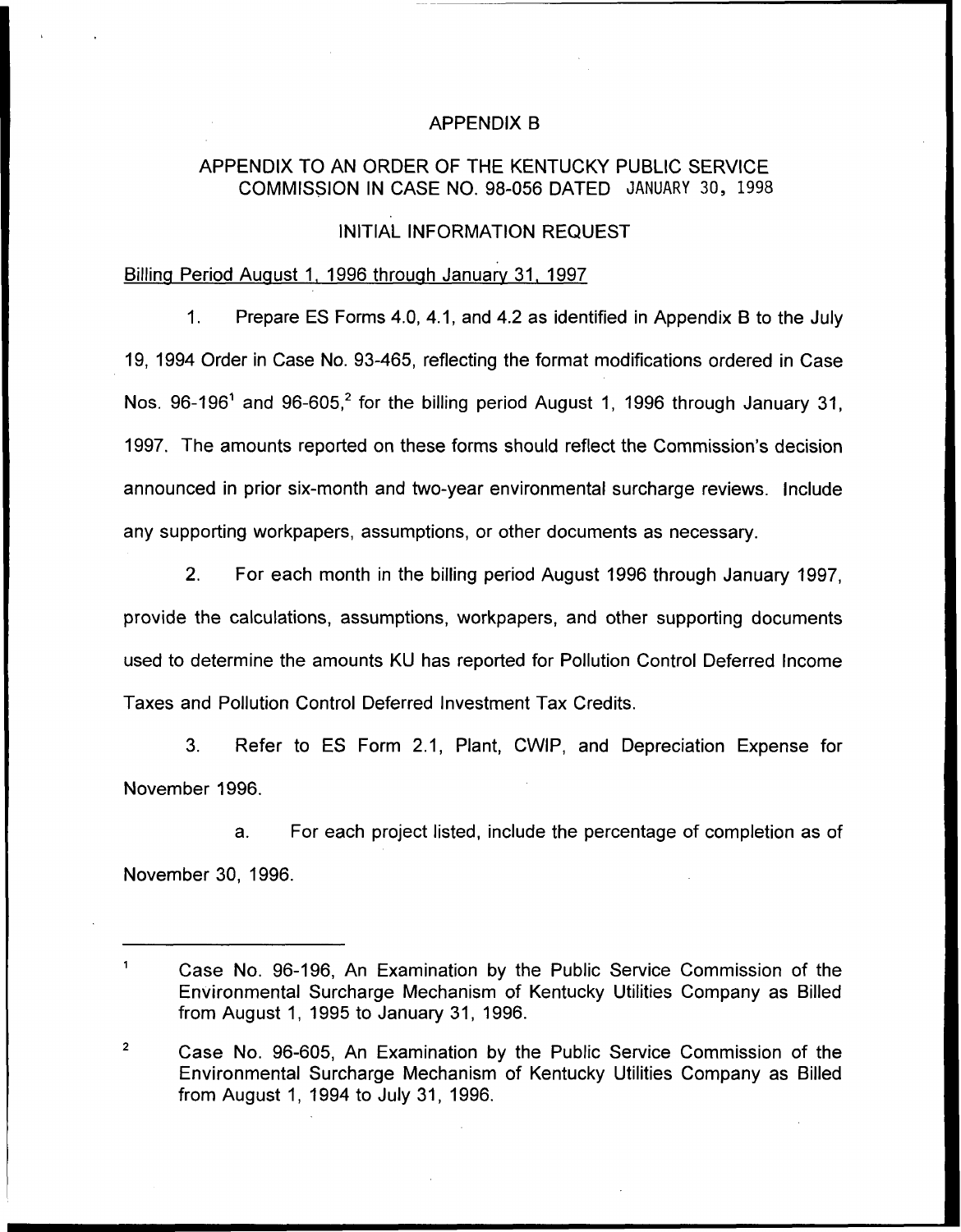b. For each project still in progress as of November 30, 1996, indicate whether the project was on schedule, behind schedule, or ahead of schedule. Provide the expected completion date if different from information filed in the Case No. 93-465 application, Lucas Exhibit 1.

4. Provide the calculations used to determine the weighted average cost of KU's emission allowance inventory as of November 30, 1996. Provide this calculation for the 1995 and 1996 vintage years and total all vintage years. Include all supporting schedules, workpapers, and assumptions.

5. Explain the changes in the following expense levels:

a. Tyrone - Subaccount No. 51208, GEMS 8 Precipitator Maintenance, reported for June and September 1996.

b. Green River - Subaccount No. 51208, GEMS 8 Precipitator Maintenance, reported for September 1996.

c. E. W. Brown - Subaccount No. 51207, Ash Handling - Maintenance, reported for June and July 1996.

d. E. W. Brown - Subaccount No. 51208, GEMS 8 Precipitator Maintenance, reported for September and November 1996.

e. Pineville - Subaccount No. 51208, GEMS & Precipitator Maintenance, reported for June and November 1996.

f. Ghent - all subaccounts reported for November 1996, except for Subaccount No. 50205, Scrubber Operation.

 $-2-$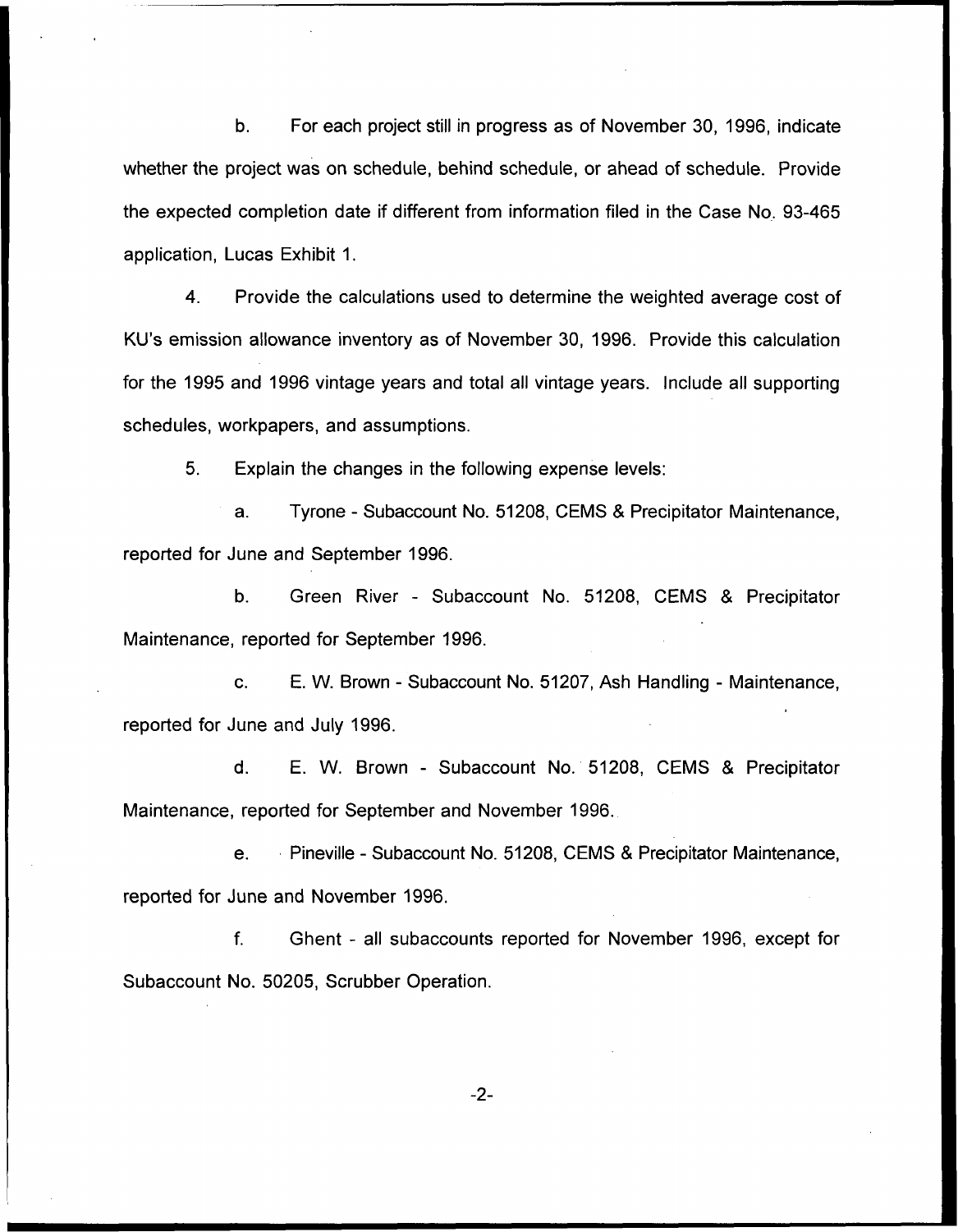#### Billing Period February 1, 1997 through July 31, 1997

6. Prepare ES Forms 4.0, 4.1, and 4.2 as identified in Appendix B to the July 19, 1994 Order in Case No. 93-465, reflecting the format modifications ordered in Case Nos. 96-196 and 96-605, for the billing period February 1, 1997 through July 31, 1997. The amounts reported on these forms should reflect the Commission's decision announced in prior six-month and two-year environmental surcharge reviews. Include any supporting workpapers, assumptions, or other documents as necessary.

7. For each month in the billing period February 1997 through July 1997, provide the calculations, assumptions, workpapers, and other supporting documents used to determine the amounts KU has reported for Pollution Control Deferred Income Taxes and Pollution Control Deferred Investment Tax Credits.

8. Refer to ES Form 2.1, Plant, CWIP, and Depreciation Expense for May 1997.

a. For each project listed, include the percentage of completion as of May 31, 1997.

b. For each project still in progress as of May 31, 1997, indicate whether the project was on schedule, behind schedule, or ahead of schedule. Provide the expected completion date if different from information filed in the Case No. 93-465 application, Lucas Exhibit 1.

9. Provide the calculations used to determine the weighted average cost of KU's emission allowance inventory as of May 31, 1997. Provide this calculation for the

 $-3-$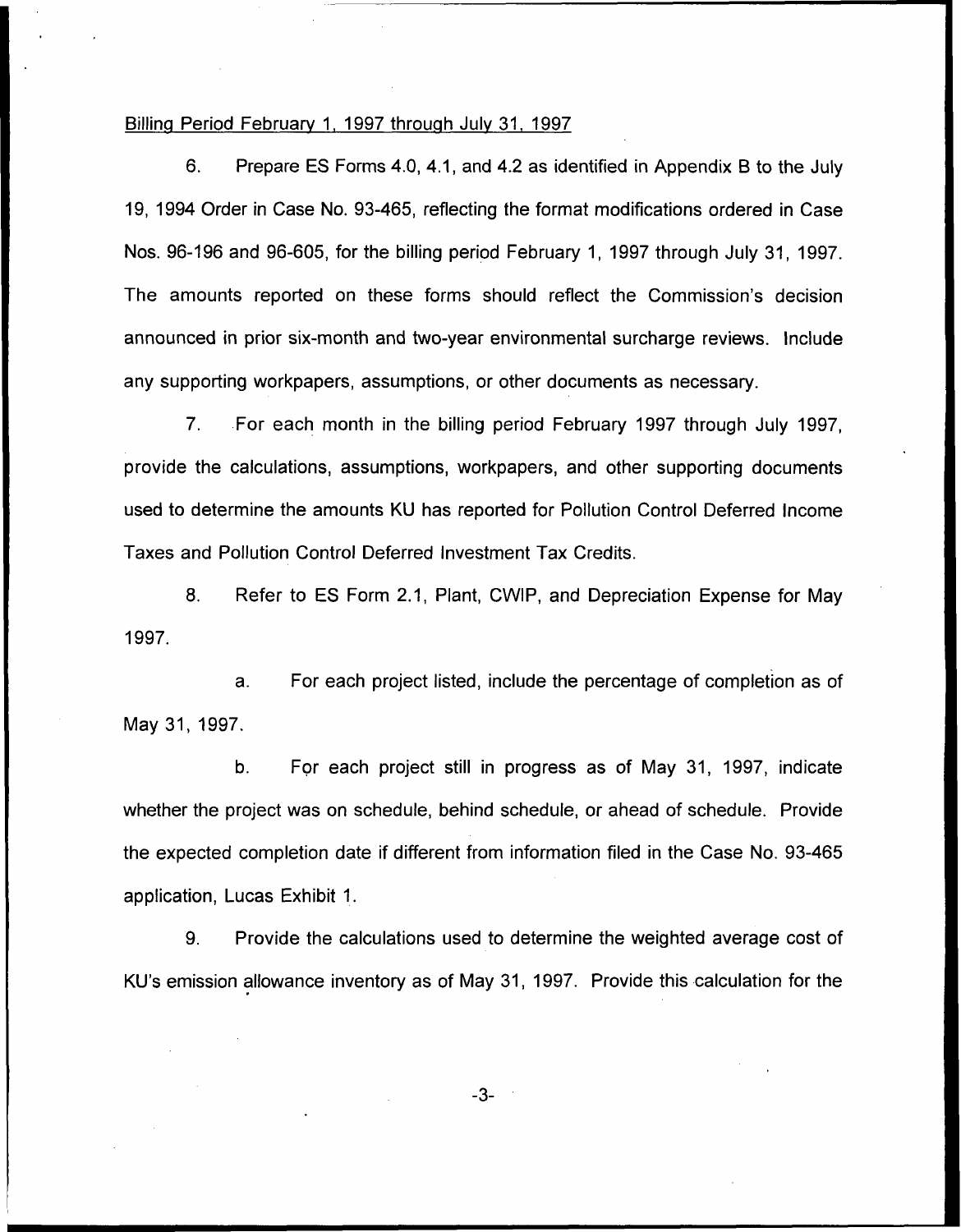1996 and 1997 vintage years and total all vintage years. Include all supporting schedules, workpapers, and assumptions.

10. Explain the changes in the following expense levels:

a. Tyrone - Subaccount No. 51208, GEMS 8 Precipitator Maintenance, reported for May 1997.

b. Green River - Subaccount No. 51208, GEMS 8 Precipitator Maintenance, reported for December 1996, March 1997, and May 1997.

c. E. W. Brown - Subaccount No. 51207, Ash Handling - Maintenance, reported for December 1996, March 1997, and May 1997.

d. E. W. Brown - Subaccount No. 51208, GEMS 8 Precipitator Maintenance, reported for December 1996, March 1997, and April 1997.

e. Pineville - Subaccount No. 50605, GEMS 8 Precipitators Operation, reported for April 1997.

f. Pineville - Subaccount No. 51208, GEMS 8 Precipitator Maintenance, reported for March through May 1997.

g. Ghent - Subaccount No. 50205, Scrubber Operation, reported for April 1997.

h. Ghent - Subaccount No. 50605, GEMS 8 Precipitators Operation, reported for January and April 1997.

i. Ghent - Subaccount No. 51207, Ash Handling - Maintenance, reported for December 1996, January 1997, and March 1997.

 $-4-$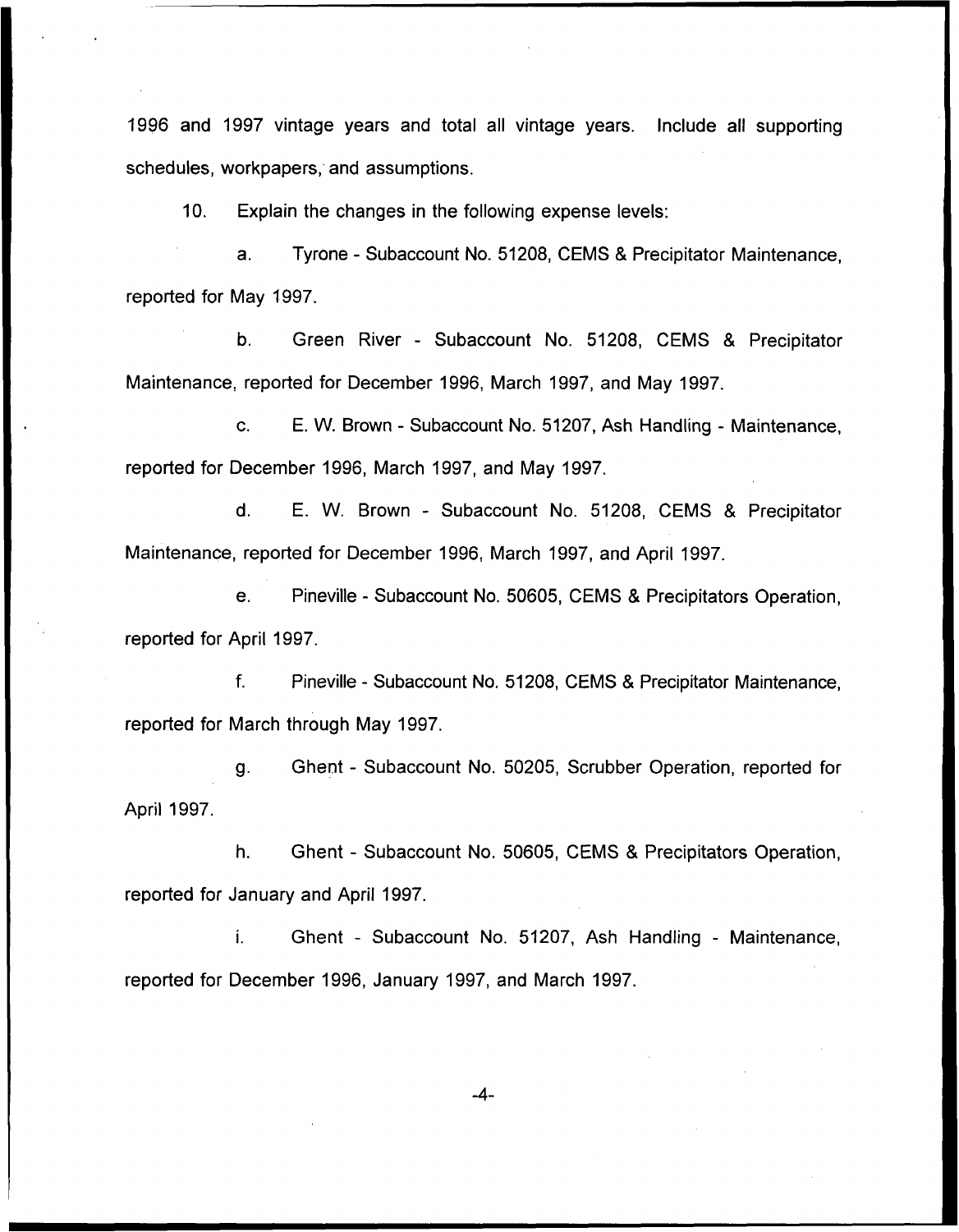j. Ghent - Subaccount No. 51208, CEMS & Precipitator Maintenance, reported for February 1997.

k. Ghent - Subaccount No. 51209, Scrubber Maintenance, reported for December 1996 through March 1997 and May 1997.

#### Billing Period August 1, 1997 through January 31, 1998

11. Prepare ES Forms 4.0, 4.1, and 4.2 as identified in Appendix B to the July 19, 1994 Order in Case No. 93-465, reflecting the format modifications ordered in Case Nos. 96-196 and 96-605, for the billing period August 1, 1997 through January 31, 1998. The amounts reported on these forms should reflect the Commission's decision announced in prior six-month and two-year environmental surcharge reviews. Include any supporting workpapers, assumptions, or other documents as necessary.

12. For each month in the billing period August 1997 through January 1998, provide the calculations, assumptions, workpapers, and other supporting documents used to determine the amounts KU has reported for Pollution Control Deferred Income Taxes and Pollution Control Deferred Investment Tax Credits.

13. Refer to ES Form 2.1, Plant, CWIP, and Depreciation Expense for November 1997.

a. For each project listed, include the percentage of completion as of November 30, 1997.

b. For each project still in progress as of November 30, 1997, indicate whether the project was on schedule, behind schedule, or ahead of schedule. Provide

 $-5-$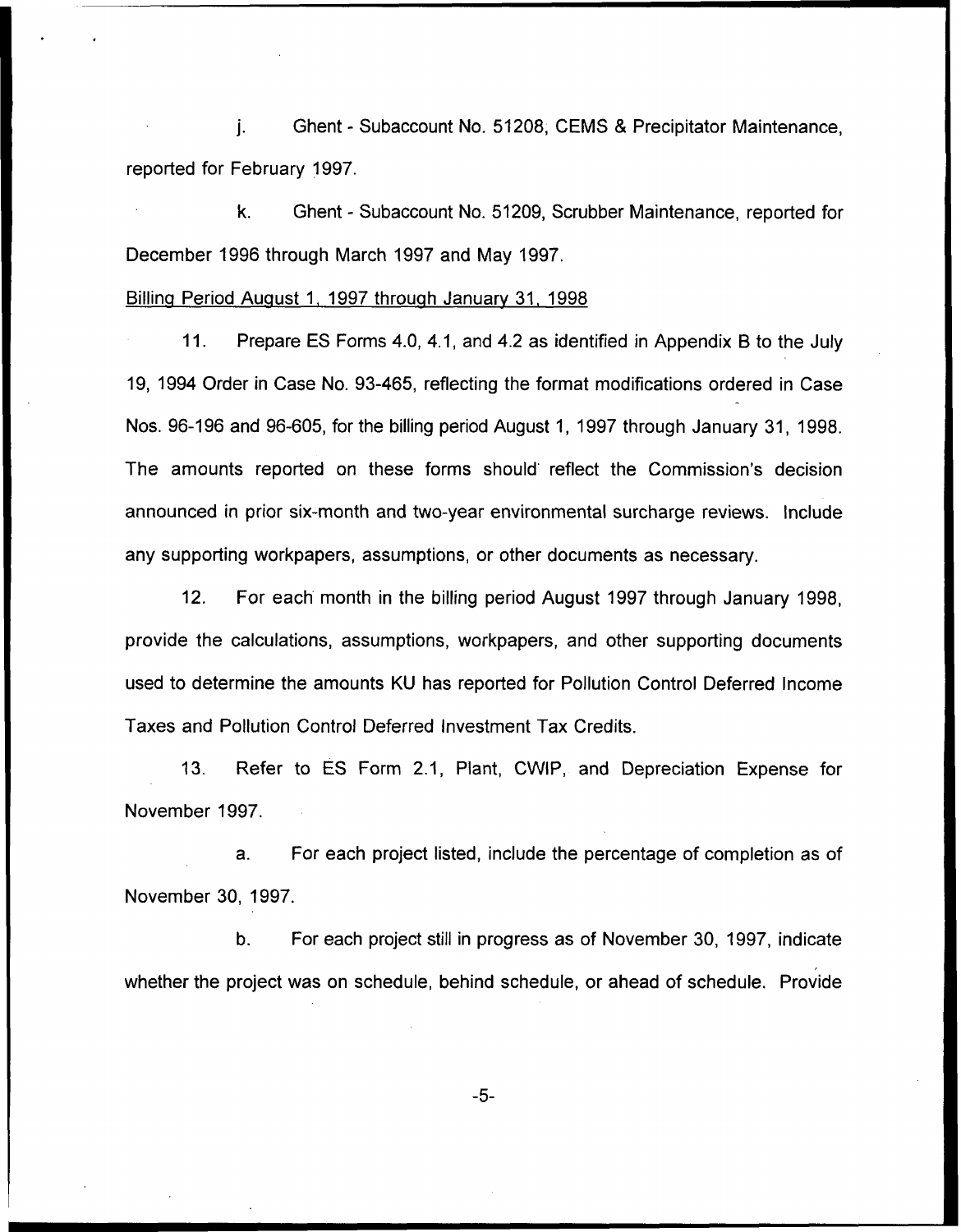the expected completion date if different from information filed in the Case No. 93-465 application, Lucas Exhibit 1.

14. Provide the calculations used to determine the weighted average cost of KU's emission allowance inventory as of November 30, 1997. Provide this calculation for the 1996 and 1997 vintage years and total all vintage years. Include all supporting schedules, workpapers, and assumptions.

15. Identify the additional plant in service retirements reported by KU for October 1997. Reference the additional retirement to the corresponding compliance plan project.

16. Explain the changes in the following expense levels:

a. Tyrone - Subaccount No. 51208, CEMS & Precipitator Maintenance, reported for September 1997.

b. Green River - Subaccount No. 51208, CEMS 8 Precipitator Maintenance, reported for June and August 1997.

c. E. W. Brown - Subaccount No. 51207, Ash Handling - Maintenance, reported for July and August 1997.

d. E. W. Brown - Subaccount No. 51208, CEMS 8 Precipitator Maintenance, reported for June, September, and November 1997.

e. Pineville - Subaccount No. 50605, GEMS 8 Precipitators Operation, reported for July 1997.

f. Pineville - Subaccount No. 51208, GEMS 8 Precipitator Maintenance, reported for November 1997.

 $-6-$